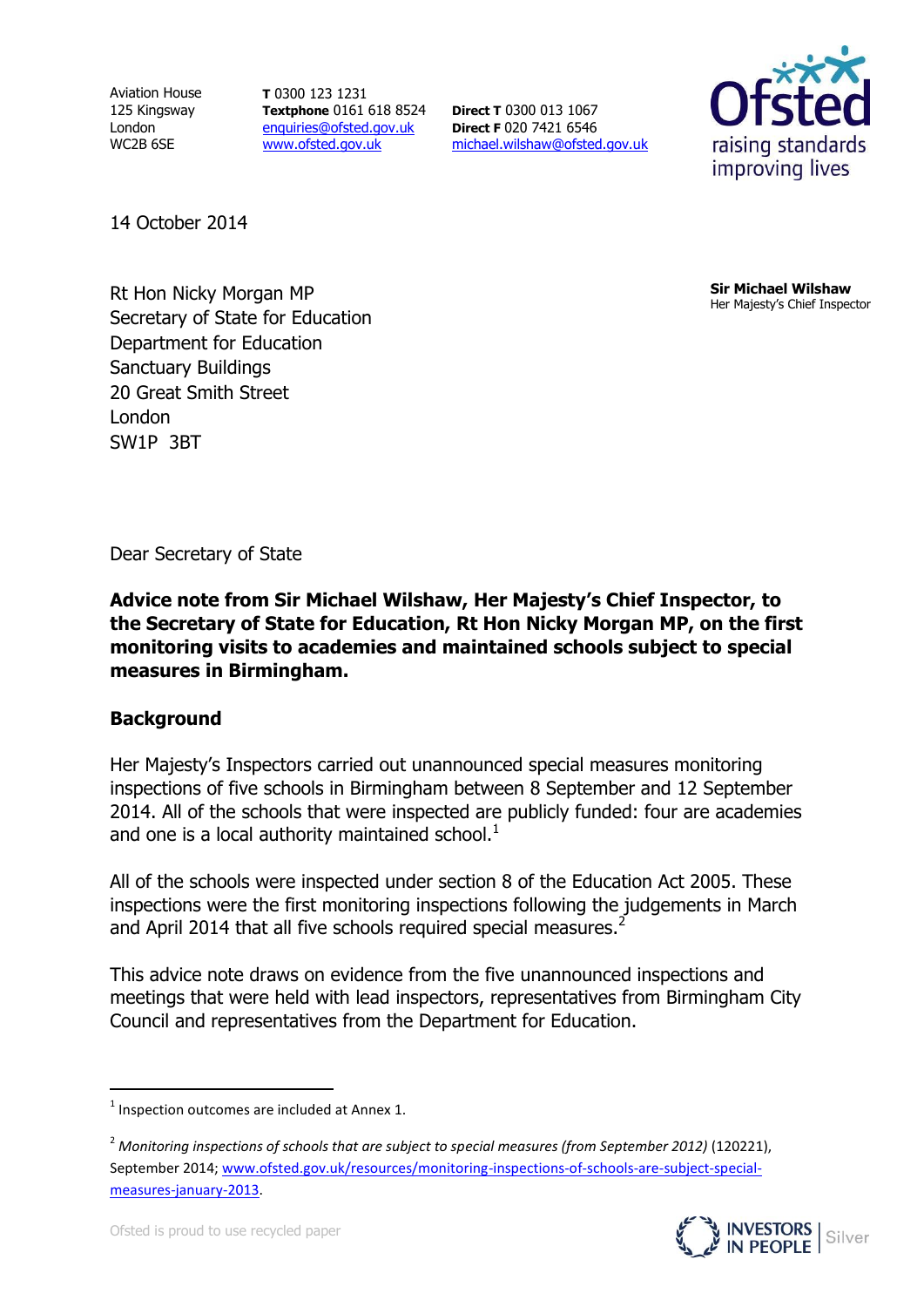

## **Summary of inspection findings**

#### **1. Changes to governance and leadership in all five schools have been slow:**

- The time taken to appoint new trustees and senior leaders means that very little action has been taken to address the serious concerns raised in the previous inspections.
- In Saltley School and Specialist Science College, an interim executive board (IEB) was formally agreed on 1 July 2014. In Park View Educational Trust (PVET), the new trustees were put in place on 15 July 2014. In Oldknow Primary School, the new trustees took over on 3 August 2014.
- Her Majesty's Inspectors found that the new trustees and IEB members have appropriate backgrounds and skills for their roles. However, they have had very little time to secure suitable leadership for the schools or to take effective action on the weaknesses raised in the previous inspections. New headteachers are in place in three of the five schools. At the time of the inspections, they had only been in post for a few days.
- Her Majesty's Inspectors found that too much poor practice remained unchallenged during the summer term. For example, in Park View Academy, little had been done to discourage segregation and to encourage boys and girls to sit together in lessons and share opinions and ideas. In Golden Hillock School, senior leaders reported that, during the summer term, they were not supported by the outgoing trustees in addressing their concerns about safeguarding.
- $\blacksquare$  The statements of action<sup>3</sup> and improvement plans presented by the five schools are not fit for purpose. Her Majesty's Inspectors found that the plans are not sufficiently specific to allow progress against the key actions to be thoroughly assessed and some plans do not identify who is responsible for key areas of improvement. Several of the plans have undergone considerable revision since they were originally written, requiring school leaders to change their focus and direction, further slowing progress.
- In PVET, trustees have a robust process to appoint future parent governors, but this is not the case in Oldknow Academy or Saltley School.

 $\overline{a}$ 

<sup>3</sup> *Monitoring inspections of schools that are subject to special measures (from September 2012)* (120221), September 2014; [www.ofsted.gov.uk/resources/monitoring-inspections-of-schools-are-subject-special](http://www.ofsted.gov.uk/resources/monitoring-inspections-of-schools-are-subject-special-measures-january-2013)[measures-january-2013.](http://www.ofsted.gov.uk/resources/monitoring-inspections-of-schools-are-subject-special-measures-january-2013)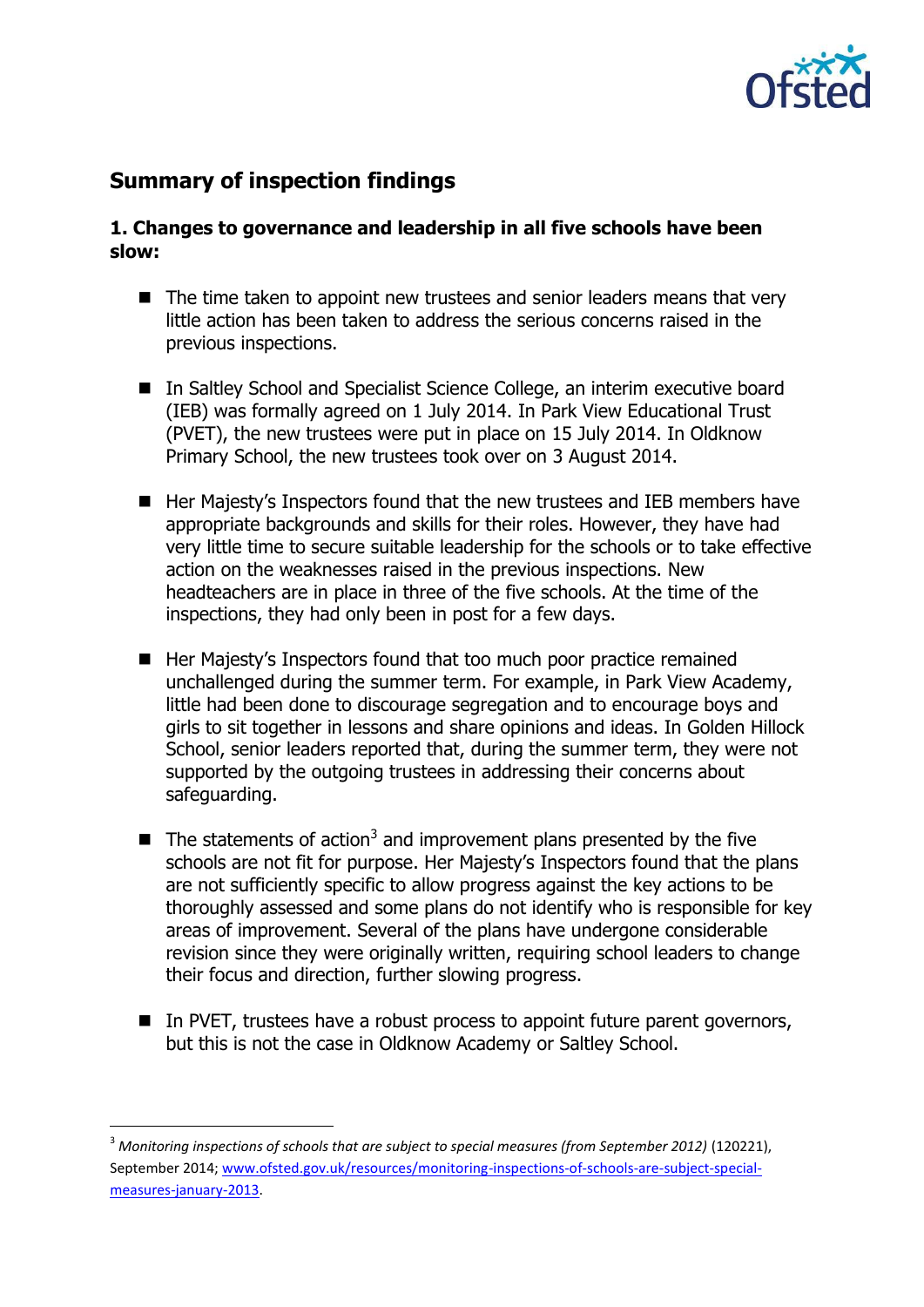

#### **2. Many staff remain concerned about leadership:**

- In all five schools, some staff who spoke to Her Majesty's Inspectors or completed the staff questionnaire expressed some optimism about change. There was greater confidence that they could speak out and would be listened to.
- $\blacksquare$  However, staff also raised concerns about equality and fairness. For example, some staff commented that processes and procedures are not open and fair for all and that some staff hold roles for which they are not qualified or experienced.
- In Saltley School, a few staff commented that some staff segregate themselves into groups based on their religious beliefs and that this had not yet been addressed by school leaders.

#### **3. There has been very little change to the existing unbalanced curriculum in the inspected schools:**

■ Plans for the required curriculum changes have been drawn up but often lack the detail required to ensure that effective action will be taken to 'actively promote' fundamental British values and tolerance of those of different faiths and beliefs. In Golden Hillock School, religious education GCSE students have to teach themselves for options other than Islam. As a result, these students are at a significant disadvantage.

#### **4. The local authority is not yet effectively sharing information with Ofsted about the action it is taking:**

■ Despite repeated requests, Ofsted has yet to see the single integrated plan that the local authority has drawn up in response to the Clarke,  $4\overline{}$  Kershaw<sup>5</sup> and Ofsted<sup>6</sup> reports.

 $\overline{a}$ 

<sup>4</sup> *Report into allegations concerning Birmingham schools arising from the 'Trojan Horse' letter*, Peter Clarke, Education Commissioner, July 2014; [www.gov.uk/government/publications/birmingham-schools-education](http://www.gov.uk/government/publications/birmingham-schools-education-commissioners-report)[commissioners-report.](http://www.gov.uk/government/publications/birmingham-schools-education-commissioners-report)

<sup>5</sup> *Trojan Horse Review Group: Report to Leader of Birmingham City Council*, Ian Kershaw; [www.birmingham.gov.uk/trojanhorsereview.](http://www.birmingham.gov.uk/trojanhorsereview)

 $^6$  Advice note provided on academies and maintained schools in Birmingham to the Secretary of State for *Education, Rt Hon Michael Gove MP, as commissioned by letter dated 27 March 2014*, Ofsted, June 2014; [www.ofsted.gov.uk/resources/advice-note-provided-academies-and-maintained-schools-birmingham](http://www.ofsted.gov.uk/resources/advice-note-provided-academies-and-maintained-schools-birmingham-secretary-of-state-for-education-rt)[secretary-of-state-for-education-rt.](http://www.ofsted.gov.uk/resources/advice-note-provided-academies-and-maintained-schools-birmingham-secretary-of-state-for-education-rt)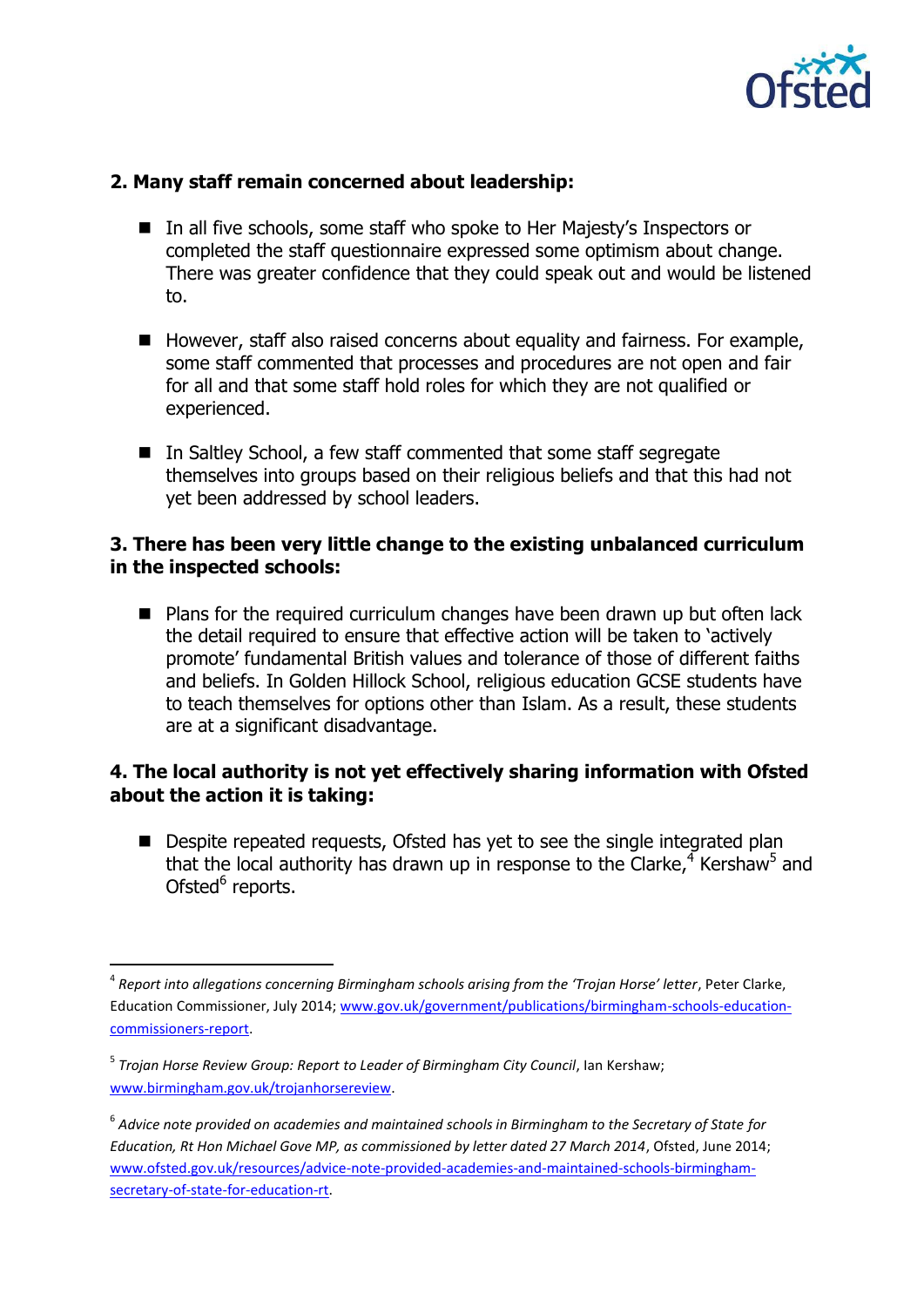

- Ofsted is aware that the local authority has begun to audit the range of safeguarding provision and training across all five schools. This audit is incomplete and it is currently unclear as to whether staff in the identified schools have undertaken specific training to keep children safe. Inspection evidence demonstrates that some of the schools had undertaken initial safeguarding training with staff.
- The local authority has put in place, where relevant, more rigorous screening procedures for new local authority governors. The expectations and commitment required of governors have been clarified. Potential governors have to complete an application form and provide references and all applications are scrutinised by a Nomination Committee. However, similar processes are not in place to check the suitability of existing governors.

### **Recommendations**

In addition to the recommendations made in my advice note provided on academies and maintained schools in Birmingham to your predecessor on 9 June 2014, the Department for Education should:

- consider how it can take more rapid action to require a change of trustees and governors in academies when serious concerns are identified
- $\blacksquare$  review responsibilities for drawing up timely and effective statements of action and improvement plans in academies when current governance is deemed to be inadequate
- **E** ensure that local authorities and the Department for Education consistently carry out their statutory responsibilities for safeguarding children in schools
- $\blacksquare$  ensure that the local authority promptly shares its single integrated plan with Ofsted.

This advice note is made in accordance with Her Majesty's Chief Inspector's discretion as established in section 118 (3) of the Education and Inspections Act 2006 regarding the provision of advice to the Secretary of State.